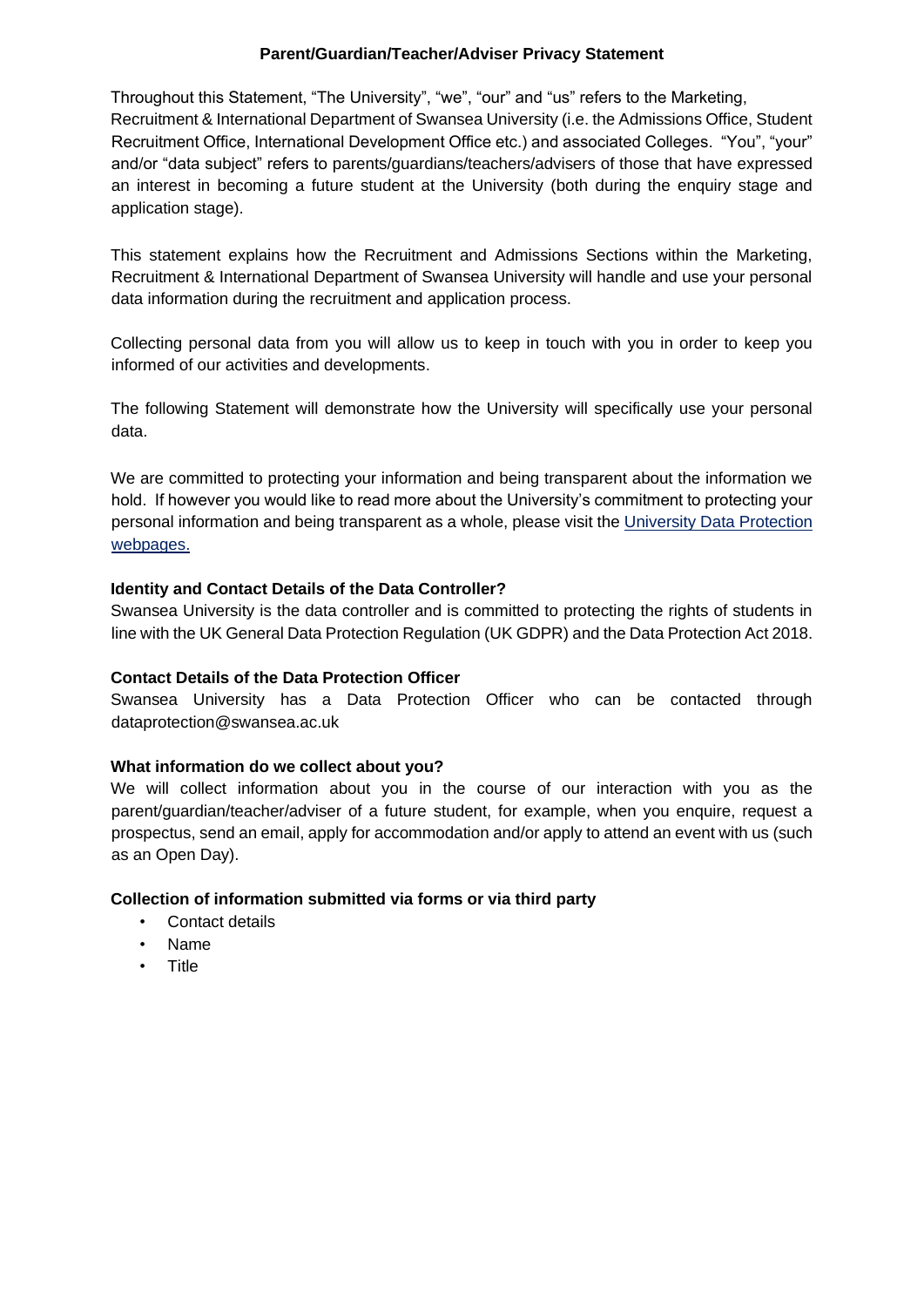# **How will your information be used?**

During the recruitment and application process we will use your personal data for the purpose of keeping in touch with you in order to keep you informed of our activities and developments.

| Purpose                                                                                                                                                                                            | Legal Basis and Justification                                                                                                                                                                                                                                                                                                                            |
|----------------------------------------------------------------------------------------------------------------------------------------------------------------------------------------------------|----------------------------------------------------------------------------------------------------------------------------------------------------------------------------------------------------------------------------------------------------------------------------------------------------------------------------------------------------------|
| Enquiries (or expressions of interest)<br>made to the University will be used to<br>create a record within our database,<br>this allows us to guide you through the<br>next stages of the process. | <b>Justification</b><br>By contacting us, you have expressed that you are the<br>parent/guardian/teacher/adviser of a prospective<br>student true enquirer' and wish to be informed of<br>relevant information.                                                                                                                                          |
|                                                                                                                                                                                                    | <b>Legal Basis as defined by GDPR</b><br>The Data Subject has given consent to the processing.                                                                                                                                                                                                                                                           |
| Submitted applications made to the<br>University Accommodation Office.                                                                                                                             | <b>Justification</b><br>By providing your contact details while submitting an<br>application for accommodation we identify you are a<br>parent/guardian/teacher/adviser of a future student<br>during the time that they are <i>true</i> applicant'<br><b>Legal Basis as defined by GDPR</b><br>The Data Subject has given consent to the<br>processing. |

As a result of your application, we will also use:

| Communicating with you:                                                          | <b>Justification</b>                                  |
|----------------------------------------------------------------------------------|-------------------------------------------------------|
| Depending on the information that you                                            | For necessary communications in relation to your      |
| have given communications may be                                                 | status as parent/guardian/teacher/adviser of a future |
| sent by post, telephone (and mobile) or                                          | student:                                              |
| electronic means, principally by email.                                          |                                                       |
|                                                                                  | <b>Legal Basis as defined by GDPR</b>                 |
| Should you receive any unwanted                                                  | The Data Subject has given consent to the processing. |
| messages, you will be able<br>to                                                 |                                                       |
| unsubscribe at any point from any of                                             |                                                       |
| our emails.                                                                      |                                                       |
|                                                                                  |                                                       |
| We may also utilise the business                                                 |                                                       |
| functionality of social<br>media<br>to:<br>communicate relevant information that |                                                       |
| will guide you through the process.                                              |                                                       |
| Please note: users of social media                                               |                                                       |
| platforms should be able to amend                                                |                                                       |
| preferences within the settings of each                                          |                                                       |
| platform.                                                                        |                                                       |
|                                                                                  |                                                       |
| You can also get in touch directly                                               |                                                       |
| should you wish to update your                                                   |                                                       |
| preferences.                                                                     |                                                       |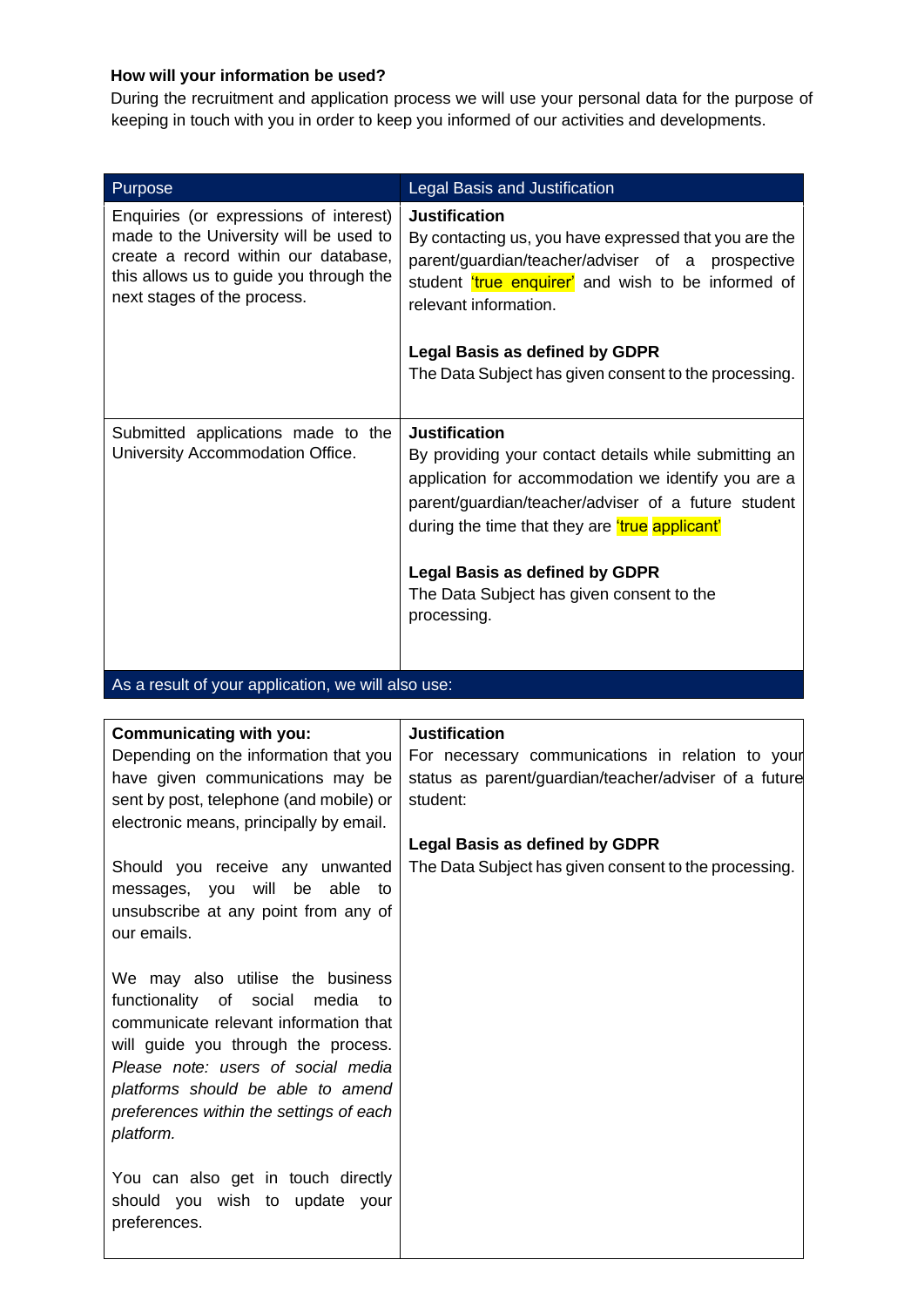| Additional events that we offer, such as<br>Open Days, the Meet and Greet<br>Service, Student/Teacher Conferences<br>etc. | <b>Justification</b><br>All additional services offered by us will have a signup<br>method where consent will be required.<br><b>Legal Basis as defined by GDPR</b>                                                                                                                                                                                                                                                                                                                                                                                                                                                                                                                                                                                                                                          |
|---------------------------------------------------------------------------------------------------------------------------|--------------------------------------------------------------------------------------------------------------------------------------------------------------------------------------------------------------------------------------------------------------------------------------------------------------------------------------------------------------------------------------------------------------------------------------------------------------------------------------------------------------------------------------------------------------------------------------------------------------------------------------------------------------------------------------------------------------------------------------------------------------------------------------------------------------|
|                                                                                                                           | The Data Subject has given consent to the<br>processing.                                                                                                                                                                                                                                                                                                                                                                                                                                                                                                                                                                                                                                                                                                                                                     |
| Analysis and Profiling                                                                                                    | <b>Justification</b><br>It is important for us to be able to use data for market<br>research purposes to inform our future marketing<br>activity and maintain market competitiveness. This is<br>usually anonymised data to identify/analyse trends<br>etc., however, personal data may be used also.<br><b>Legal Basis as defined by GDPR</b><br>Processing is necessary for the purposes of Legitimate<br>Interests pursued by the controller or by a third party<br>expect where such interests are overridden by the<br>interests or fundamental rights and freedoms of the<br>data subject.<br>Our specific legitimate interests are:<br>It is important for the University to use data for market<br>research purposes to inform its future marketing<br>activity and maintain market competitiveness. |
| Covid-19 Test, Trace and Protect                                                                                          | <b>Justification</b><br>Ensuring the safety and security of the University, its<br>people and facilities. We may share contact<br>information with Public Health Wales, if required to do<br>so for COVID test, trace and protect reasons.                                                                                                                                                                                                                                                                                                                                                                                                                                                                                                                                                                   |
|                                                                                                                           | <b>Legal Basis as defined by GDPR</b><br>Processing is necessary where there is a legal or<br>statutory requirement or whether the processing is<br>necessary in the public interest.                                                                                                                                                                                                                                                                                                                                                                                                                                                                                                                                                                                                                        |

The legal basis as defined by the GDPR that we rely upon is to fulfil a future contract while you are identified as a 'true enquirer' and/or 'true applicant'

Definitions:-

| 'True Enquirer' | an applicant is only a <i>true</i> enquirer' during the year that they have    |
|-----------------|--------------------------------------------------------------------------------|
|                 | enquired, if they have not submitted an application by the end of enrolment    |
|                 | period of that specific academic year, they are no longer a 'true enquirer'    |
|                 | and will be invited to opt in to receive further communications. i.e. if an    |
|                 | applicant has made an enquiry for the academic year 18/19, if they have        |
|                 | not submitted an application by 15 October 2018, an invitation to opt in will  |
|                 | be sent. If they decide not to opt in, their record will be amended to 'do not |
|                 | contact'. However, the personal data will still be stored in the CRM until     |
|                 | the end of the retention period or instructed to remove                        |
|                 |                                                                                |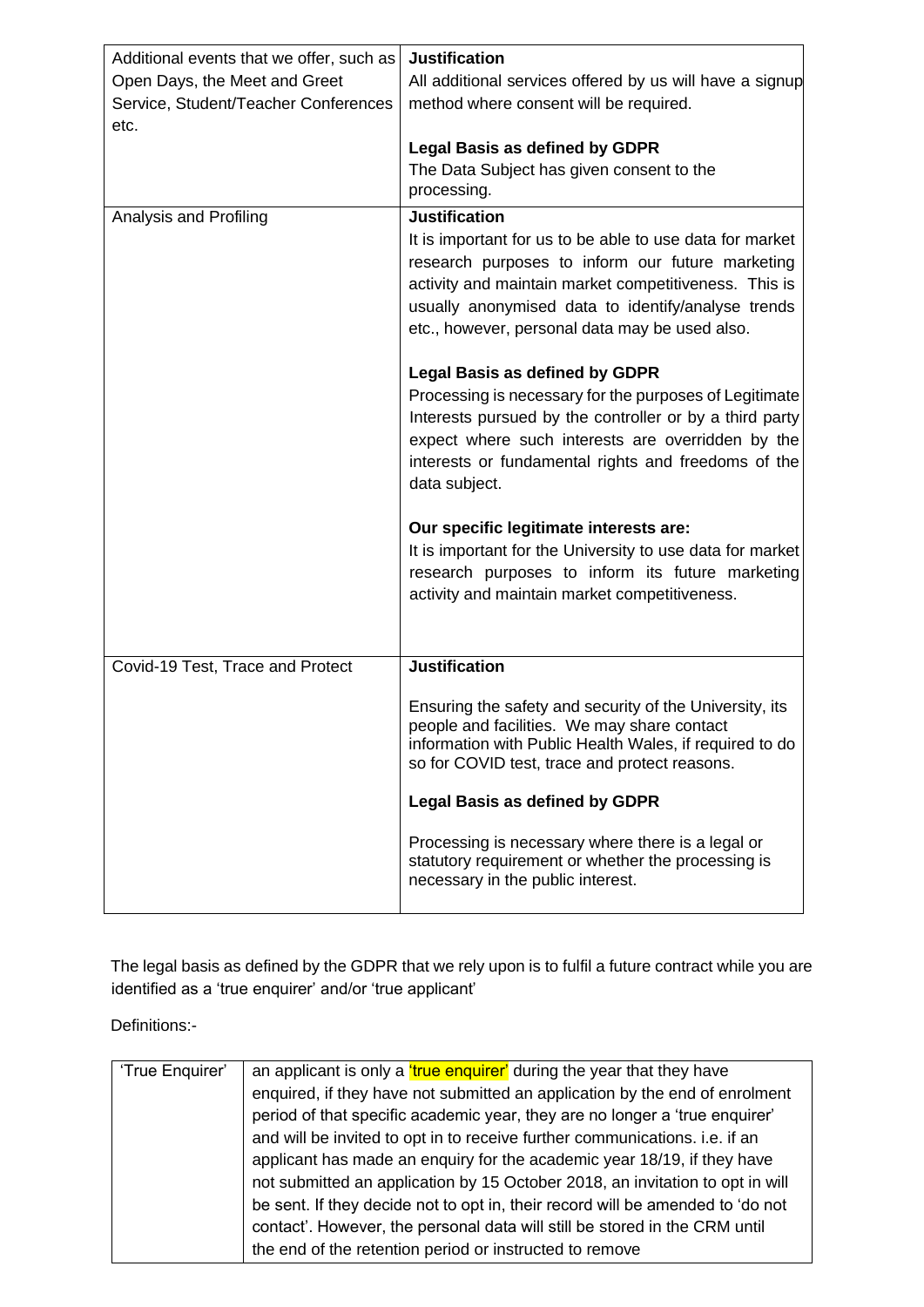| 'True Applicant' | an applicant is only a <i>true applicant'</i> during the year that they have  |
|------------------|-------------------------------------------------------------------------------|
|                  | applied, if they have not enrolled by the end of the enrolment period of that |
|                  | specific academic year, they are no longer a 'true applicant' and will be     |
|                  | invited to opt in to receive further communications. i.e. if an applicant has |
|                  | made an application for the academic year 18/19, if they have not             |
|                  | submitted an application by 15 October 2018, an invitation to opt in will be  |
|                  | sent. If they decide not to opt in, their record will be amended to 'do not   |
|                  | contact'. However, the personal data will still be stored in the CRM until    |
|                  | the end of the retention period or instructed to remove.                      |
|                  |                                                                               |

### **What information do we receive from third parties?**

We will not receive information from third parties.

# **Who receives your information?**

Unless required by law, your data will not be shared with any organisations outside the University. However, where necessary, personal information will be shared in order to support and provide a service of the recruitment and admissions process.

This section outlines the major organisations and the most common circumstances in which we disclose information about students. Where this involves international transfer, information will only be transferred if it meets the conditions set down under Data Protection legislation and the General Data Protection Regulation (GDPR) legislation. Sources include, though are not limited to, the following:

| Data we may share                                                                          | <b>Recipients</b>                                                                                                                         |  |
|--------------------------------------------------------------------------------------------|-------------------------------------------------------------------------------------------------------------------------------------------|--|
| Enquiries (or expressions of<br>data)                                                      | We may share your enquiry internally to the University college<br>so that they can respond to your enquiry.                               |  |
| <b>Personal Details</b>                                                                    | We will share your information with NHS Wales Test, Trace<br>and Protect Service to support the contact tracing process<br>when required. |  |
|                                                                                            |                                                                                                                                           |  |
| Any other disclosures that the University makes will be in accordance with Data Protection |                                                                                                                                           |  |

#### **International Transfer of Your Information**

We do not normally transfer any of your personal data outside the EU. Any transfers that do occur will be done in line with the GDPR.

Legislation and GDPR, and your interests will be considered.

#### **How long will your information be held?**

We will retain your personal information in line with our Retention Schedule. Click **[here](https://www.swansea.ac.uk/media/Retention-Schedeule-.pdf)** for more details.

#### **Security of your information**

Data Protection legislation requires us to keep your information secure. This means that your confidentiality will be respected, and all appropriate measures will be taken to prevent unauthorised access and disclosure. Only members of staff who need access to relevant parts or all of your information will be authorised to do so. Information about you in electronic form will be subject to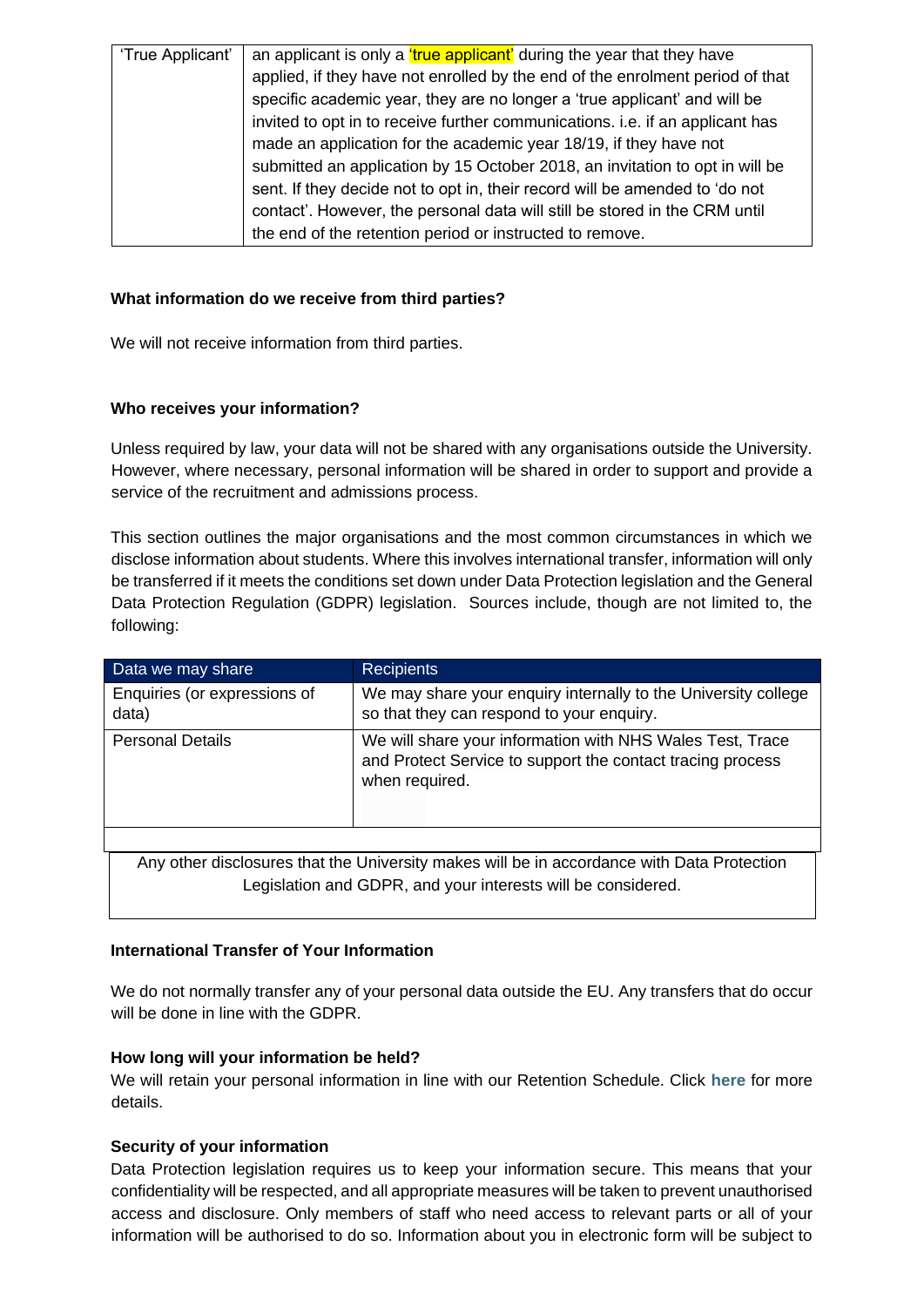password and other security restrictions, while paper files will be stored in secure areas with controlled access.

Some processing may be undertaken on the University's behalf by an organisation contracted for that purpose. Organisations processing personal data on the University's behalf will be bound by a contractual obligation to process personal data in accordance with Data Protection legislation.

#### **What are your rights?**

You have a right to access your personal information, to object to the processing of your personal information, to rectify, to erase, to restrict and to port your personal information. If you have provided consent to the Swansea University to process any of your data then you also have a right to withdraw that consent. Please visit the University **[Data Protection webpages](https://www.swansea.ac.uk/about-us/compliance/data-protection/)** [f](https://www.swansea.ac.uk/about-us/compliance/data-protection/)or further information in relation to your rights.

Any requests or objections should be made in writing to the University Data Protection Officer:-

Mrs Bev Buckley University Compliance Officer (FOI/DP) Vice-Chancellor's Office Swansea University Singleton Park Swansea SA2 8PP Email: dataprotection@swansea.ac.uk

#### **Updating your preferences**

You will be able to update your preferences at any time on-line using the email address that you have used during the process of recruitment and admissions. The preferences form can be found **[here](http://r1.surveysandforms.com/201slh80-59345i7a)**[.](http://r1.surveysandforms.com/201slh80-59345i7a)

# **Consequences of not providing the data when based on statutory or contractual requirement**

The University will unfortunately not be able to process your application if you refuse to provide the necessary information when based on contract or statutory requirement.

#### **How to make a complaint**

If you are unhappy with the way in which your personal information has been processed you may in the first instance contact the University Data Protection Officer using the contact details above.

If you remain dissatisfied then you have the right to apply directly to the Information Commissioner for a decision. The Information Commissioner can be contacted at: -

Information Commissioner's Office, Wycliffe House, Water Lane, Wilmslow, Cheshire, SK9 5AF [www.ico.org.uk](http://www.ico.org.uk/)

#### **Your responsibilities**

You have a responsibility to keep your personal details up-to-date. You are expected to treat this in a responsible and professional manner and are legally required to do this under data protection legislation, as well as any professional ethics or codes of conduct. If you are made aware of